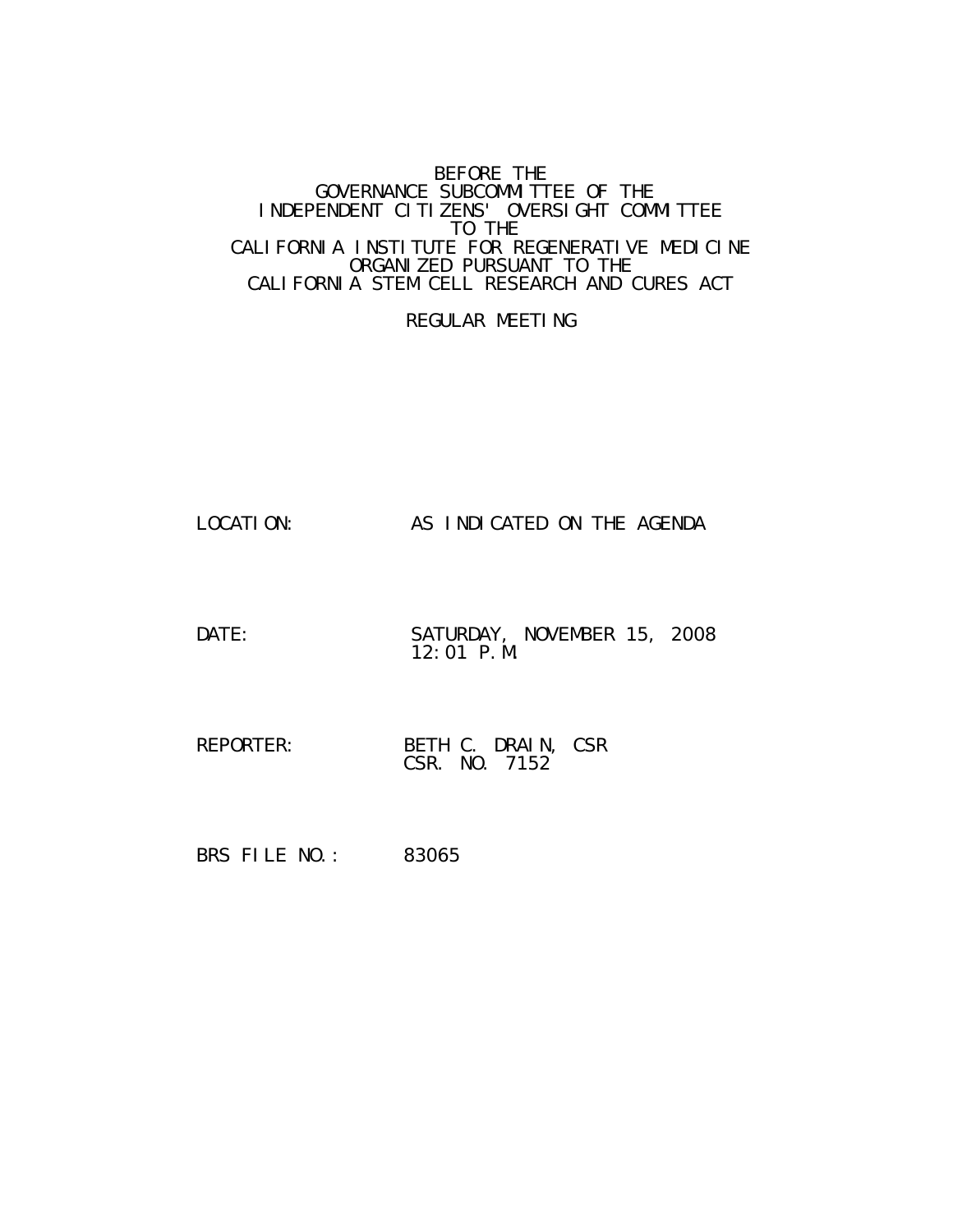# I N D E X

| I TEM          | DESCRIPTION                   | PAGE NO. |             |
|----------------|-------------------------------|----------|-------------|
| CALL TO ORDER  |                               |          | 3           |
| ROLL CALL      |                               |          | 4           |
|                | CLOSED SESSION (NOT REPORTED) |          | 5           |
|                | REPORT FROM CLOSED SESSION    |          | 5           |
| PUBLIC COMMENT |                               |          | <b>NONE</b> |
| ADJOURNMENT    |                               |          |             |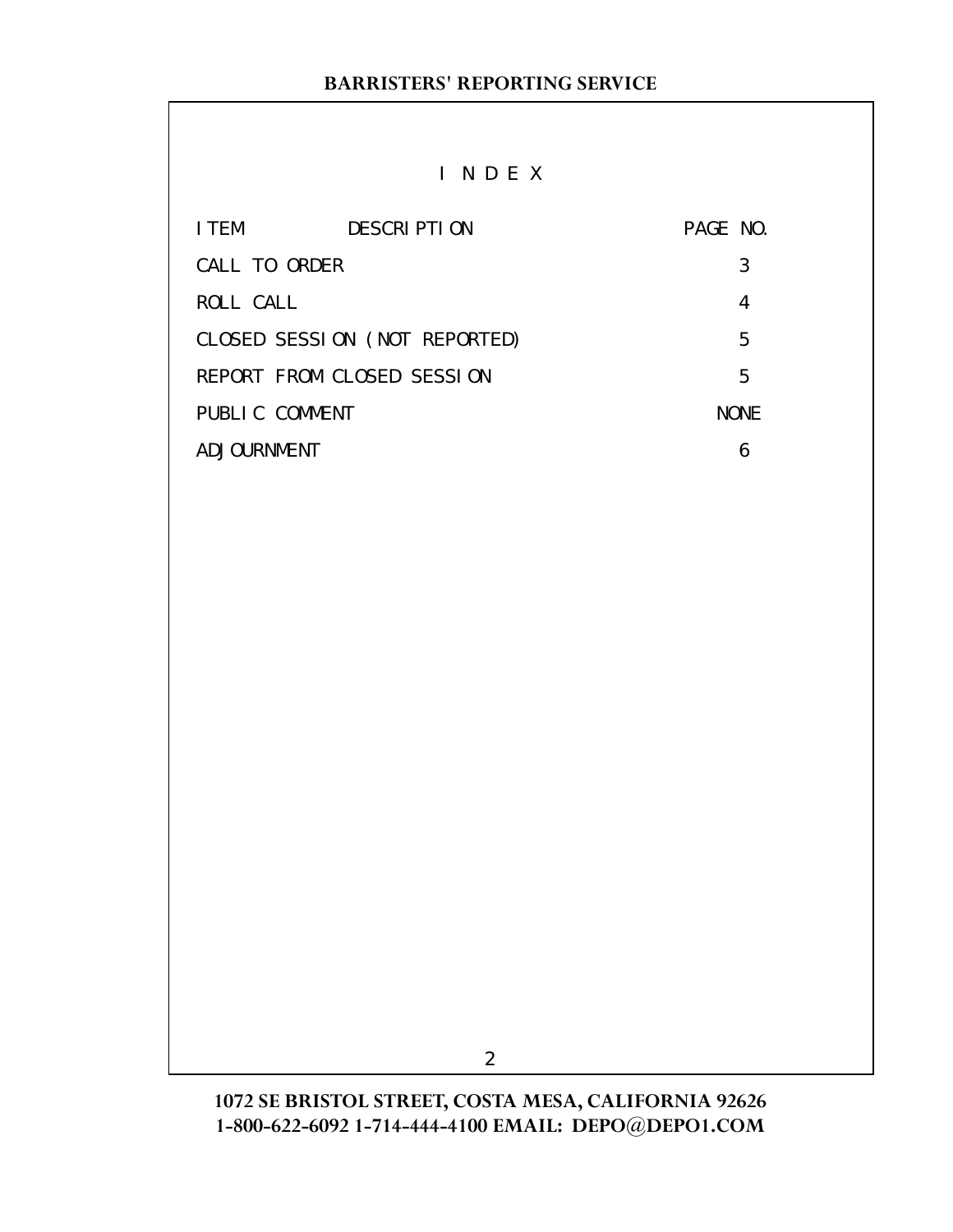|                | <b>BARRISTERS' REPORTING SERVICE</b>                 |
|----------------|------------------------------------------------------|
| 1              | SATURDAY, NOVEMBER 15, 2008                          |
| 2              | $12:01$ P.M.                                         |
| 3              |                                                      |
| 4              | CHAIRPERSON LANSING: ALL RIGHT. SO I'M               |
| 5              | GOING TO OFFICIALLY CALL THIS MEETING TO ORDER.      |
| 6              | THIS IS THE MEETING OF THE GOVERNANCE SUBCOMMITTEE   |
| $\overline{7}$ | OF THE ICOC, AND WE HAVE PARTICIPANTS IN SIX         |
| 8              | LOCATIONS ON THE CALL. I'M IN L.A. AND CIRM IN SAN   |
| 9              | FRANCISCO IS HERE, RIGHT?                            |
| 10             | MS. KING: YES.                                       |
| 11             | CHAI RPERSON LANSING: ROANOKE STREET IN              |
| 12             | <b>SAN FRANCI SCO?</b>                               |
| 13             | MR. SHEEHY: YES.                                     |
| 14             | CHAI RPERSON LANSING: UC DAVIS?                      |
| 15             | DR. POMEROY: YES.                                    |
| 16             | CHAI RPERSON LANSING: CONNECT?                       |
| 17             | MR. ROTH: YES.                                       |
| 18             | CHAI RPERSON LANSING: AND, DR. STEWARD,              |
| 19             | ARE YOU IN WASHINGTON D.C.?                          |
| 20             | DR. STEWARD:<br>NO.                                  |
| 21             | CHAI RPERSON LANSING: SO I WANT TO THANK             |
| 22             | ALL OF YOU AGAIN FOR PARTICIPATING IN THIS IMPORTANT |
| 23             | CALL. AND IT SHOWS WHAT A DEDICATED GROUP WE ALL     |
| 24             | ARE SINCE THIS IS A SATURDAY AND HOW IMPORTANT THESE |
| 25             | MATTERS ARE. SO, MELISSA, CAN YOU CALL THE ROLL?     |
|                | 3                                                    |
|                |                                                      |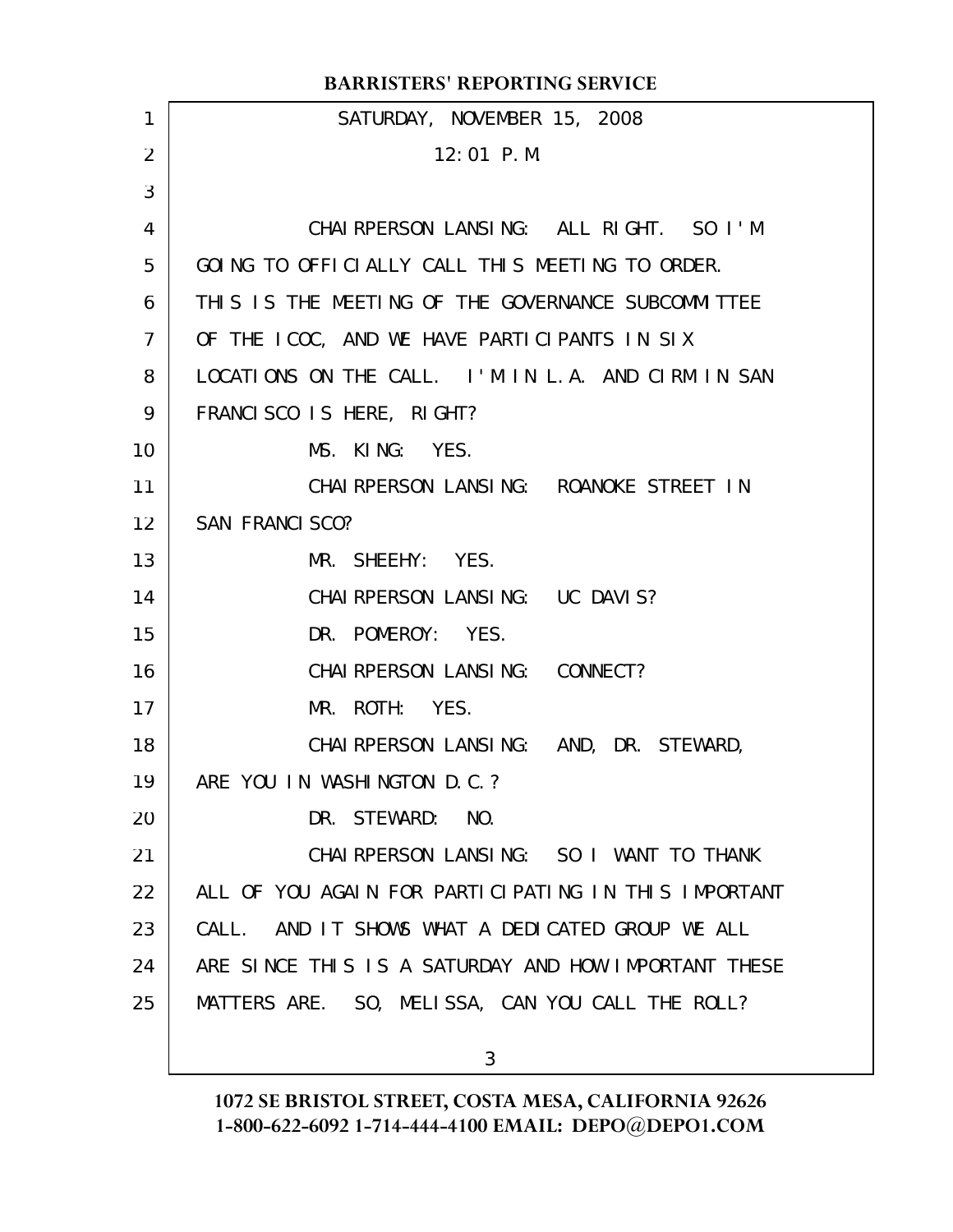|                | <b>BARRISTERS' REPORTING SERVICE</b>             |
|----------------|--------------------------------------------------|
| 1              | MS. KING: YES. BOB KLEIN. SHERRY                 |
| 2              | LANSING.                                         |
| 3              | CHAI RPERSON LANSING: HERE.                      |
| $\overline{4}$ | MS. KING: PHIL PIZZO.                            |
| 5              | DR. PIZZO: HERE.                                 |
| 6              | MS.<br>KING: CLAIRE POMEROY.                     |
| $\overline{7}$ | DR. POMEROY: HERE.                               |
| 8              | KING: JOHN REED. DUANE ROTH.<br>MS.              |
| 9              | ROTH: HERE.<br>MR.                               |
| 10             | KING: JEFF SHEEHY.<br>MS.                        |
| 11             | MR. SHEEHY: HERE.                                |
| 12             | MS. KING: AND OSWALD STEWARD.                    |
| 13             | DR. STEWARD: HERE.                               |
| 14             | CHAI RPERSON LANSING: BEFORE WE GO INTO          |
| 15             | CLOSED SESSION, I'D LIKE TO ASK IF THERE'S ANY   |
| 16             | MEMBERS OF THE PUBLIC IN L.A. WHO WOULD LIKE TO  |
| 17             | COMMENT? IN SAN FRANCISCO IN CIRM?               |
| 18             | KING: NO PUBLIC HERE. AND JUST<br>MS.            |
| 19             | WANTED TO STATE FOR THE RECORD THAT WE DO HAVE A |
| 20             | QUORUM.                                          |
| 21             | CHAI RPERSON LANSING: AND ROANOKE STREET?        |
| 22             | MR. SHEEHY: NO, NO PUBLIC HERE.                  |
| 23             | CHAI RPERSON LANSING: DAVIS?                     |
| 24             | DR. POMEROY: NO PUBLIC.                          |
| 25             | CHAI RPERSON LANSING: LA JOLLA.                  |
|                | 4                                                |
|                |                                                  |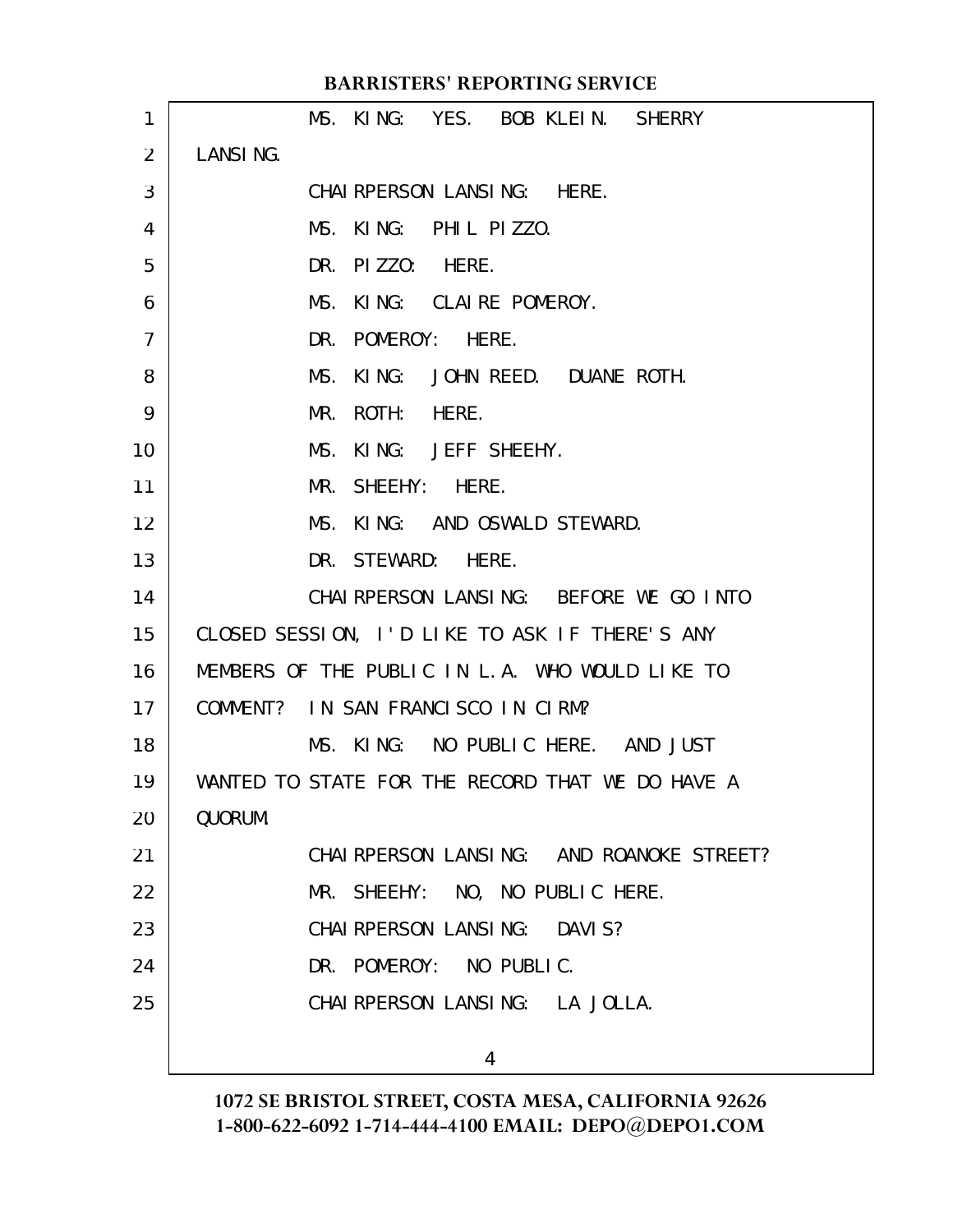### **BARRISTERS' REPORTING SERVICE**

| 1               | MR. ROTH: NO PUBLIC.                                 |
|-----------------|------------------------------------------------------|
| $\overline{2}$  | CHAI RPERSON LANSING: DR. STEWARD.                   |
| 3               | DR. STEWARD: NO PUBLIC.                              |
| 4               | CHAI RPERSON LANSING: OKAY. NOW WE'RE                |
| 5               | GOING TO GO INTO CLOSED SESSION PURSUANT TO HEALTH   |
| 6               | AND SAFETY CODE SECTION 125291, AND THAT IS THE ONLY |
| $\overline{7}$  | I TEM ON OUR AGENDA FOR TODAY. FOLLOWING THE CLOSED  |
| 8               | SESSION, WE WILL DIAL BRIEFLY BACK INTO OPEN         |
| 9               | SESSION. AND OUR CLOSED SESSION WILL LAST            |
| 10              | APPROXIMATELY 45 MINUTES. AND SO I'D NOW LIKE TO     |
| 11              | ASK ALL THE MEMBERS OF THE PUBLIC TO STEP OUT FOR    |
| 12 <sup>2</sup> | THE DURATION OF THIS CLOSED SESSION AND ASK US TO    |
| 13              | DIAL BACK INTO THE CLOSED SESSION NUMBER.            |
| 14              | MS. KING: JUST A QUICK CHECK. EVERYBODY              |
| 15              | HAS THAT NUMBER, CORRECT?                            |
| 16              | (ALL RESPOND YES. THE MEETING THEN WENT              |
| 17              | INTO CLOSED SESSION, NOT REPORTED, NOR HEREIN        |
| 18              | TRANSCRIBED. THE OPEN SESSION WAS THEN HEARD AS      |
| 19              | FOLLOWS: )                                           |
| 20              | CHAIRPERSON LANSING: I'D LIKE TO WELCOME             |
| 21              | EVERYBODY BACK TO THE OPEN SESSION AGAIN AND SAY     |
| 22              | THAT WE HAVE NOTHING TO REPORT BACK FROM THE CLOSED  |
| 23              | SESSION. AND I JUST WANT TO OPEN IT UP TO ANY        |
| 24              | FURTHER COMMENTS FROM ANY OF OUR SUBCOMMITTEE        |
| 25              | MEMBERS AT ANY OF OUR LOCATIONS. ANY COMMENTS? ARE   |
|                 |                                                      |

5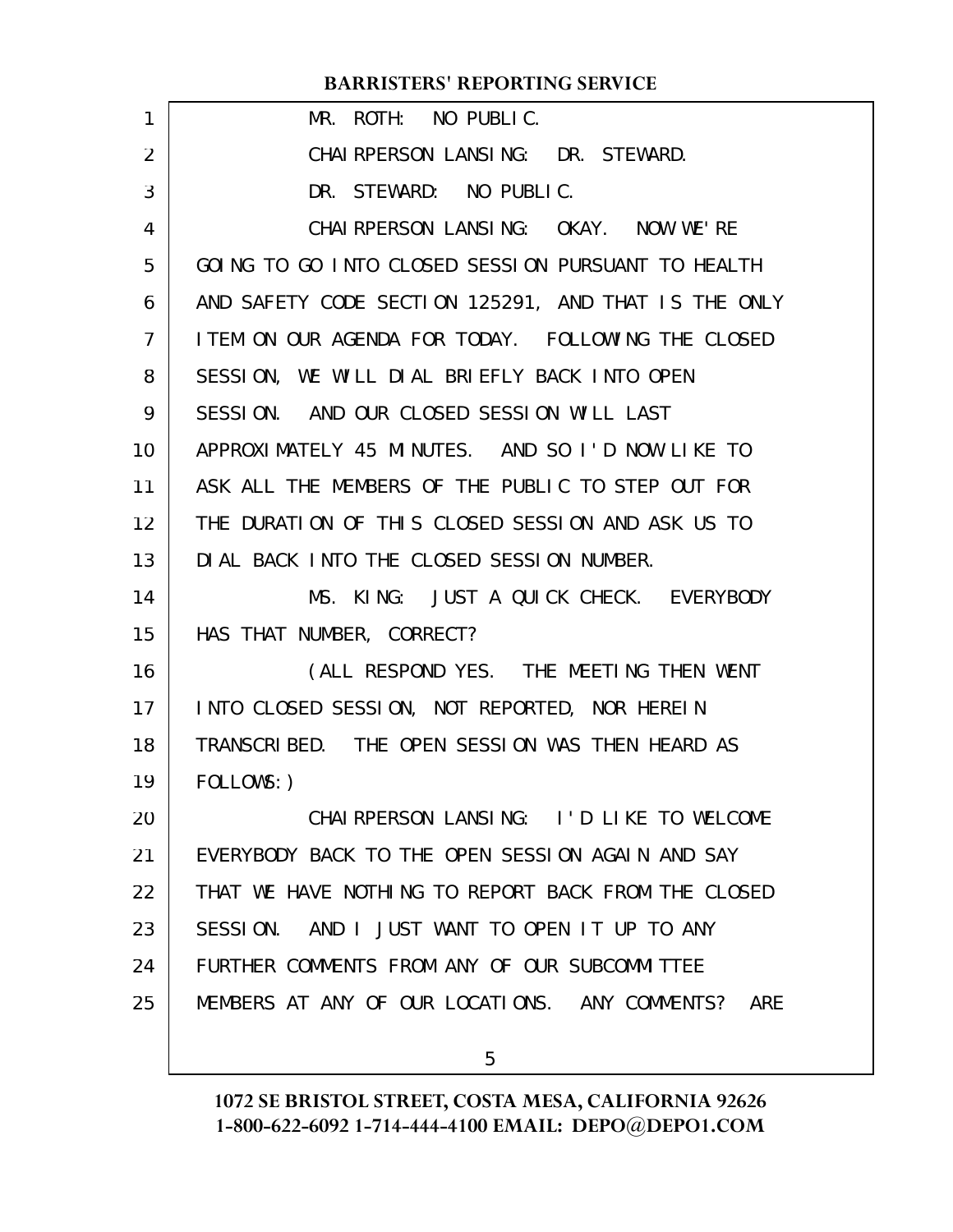## **BARRISTERS' REPORTING SERVICE**

| $\mathbf{1}$   | THERE ANY MEMBERS OF THE PUBLIC WHO WISH TO COMMENT. |
|----------------|------------------------------------------------------|
| 2              | WITH THAT, LET ME THANK EVERYBODY AGAIN              |
| 3              | FOR WORKING ON SATURDAY, AND THE MEETING OFFICIALLY  |
| 4              | STANDS ADJOURNED. AND THANK YOU ALL FOR BEING HERE   |
| 5              | TODAY.                                               |
| 6              | (THE MEETING WAS THEN CONCLUDED AT 12:58             |
| $\overline{7}$ | $P.M.$ )                                             |
| 8              |                                                      |
| 9              |                                                      |
| 10             |                                                      |
| 11             |                                                      |
| 12             |                                                      |
| 13             |                                                      |
| 14             |                                                      |
| 15             |                                                      |
| 16             |                                                      |
| 17             |                                                      |
| 18             |                                                      |
| 19             |                                                      |
| 20<br>21       |                                                      |
| 22             |                                                      |
| 23             |                                                      |
| 24             |                                                      |
| 25             |                                                      |
|                |                                                      |
|                | 6                                                    |
|                | 1072 SE BRISTOL STREET, COSTA MESA, CALIFORNIA 92626 |

**1-800-622-6092 1-714-444-4100 EMAIL: DEPO@DEPO1.COM**